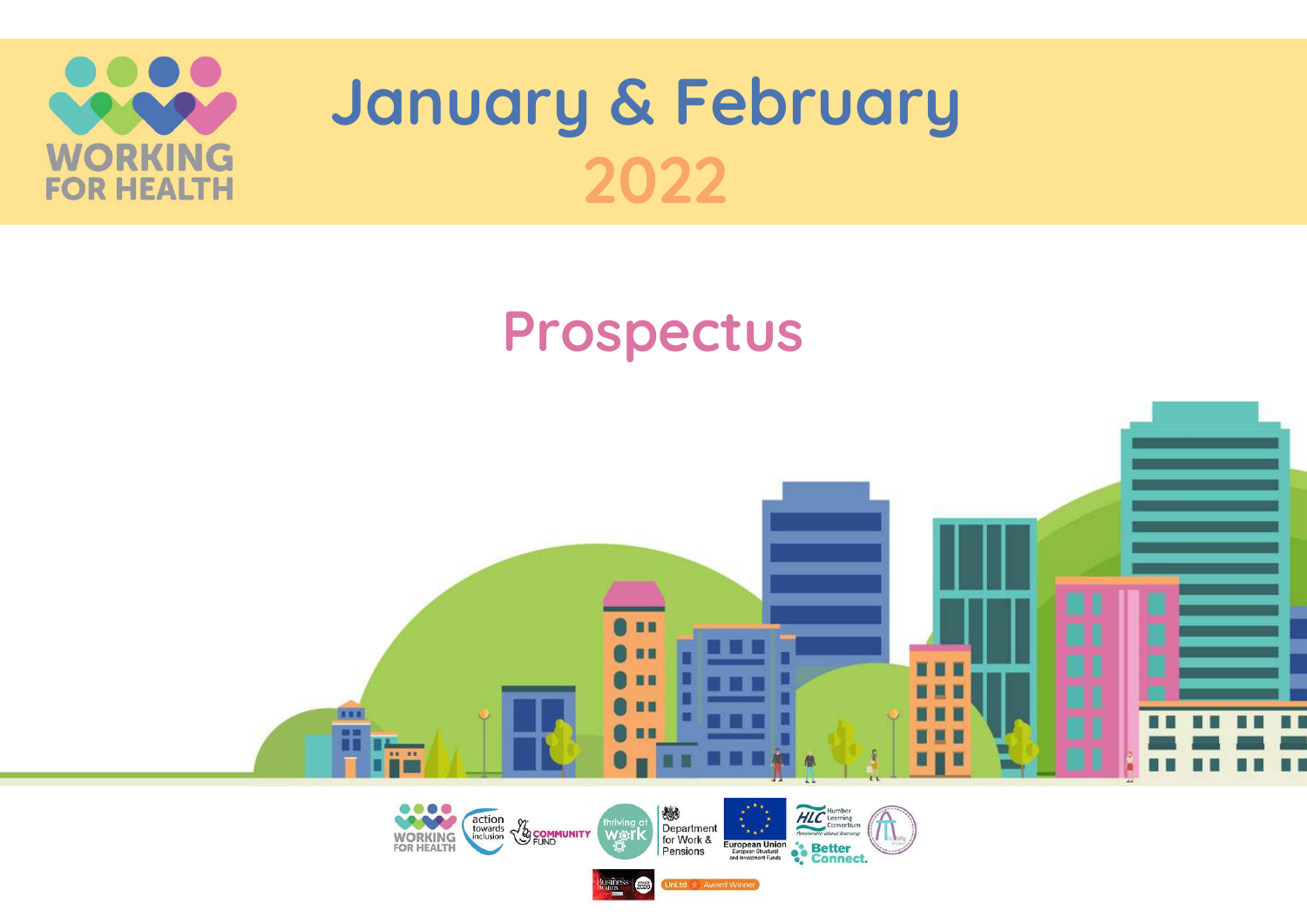### **Welcome to 2022**

And welcome to the first Working for Health prospectus of the year.

With uncertainty over the Covid restrictions at the start of the year, we are only releasing a half term prospectus for now. As soon as we can, we will publish the full prospectus until Easter.

**These plans are subject to change if required by further restriction.**

Take a look through and you will see all of the usual favourites, some in-person sessions and some from the comfort of your own home via Zoom. You choose!

Read on and join in!

We are all looking forward to seeing you soon!

The Working for Health Team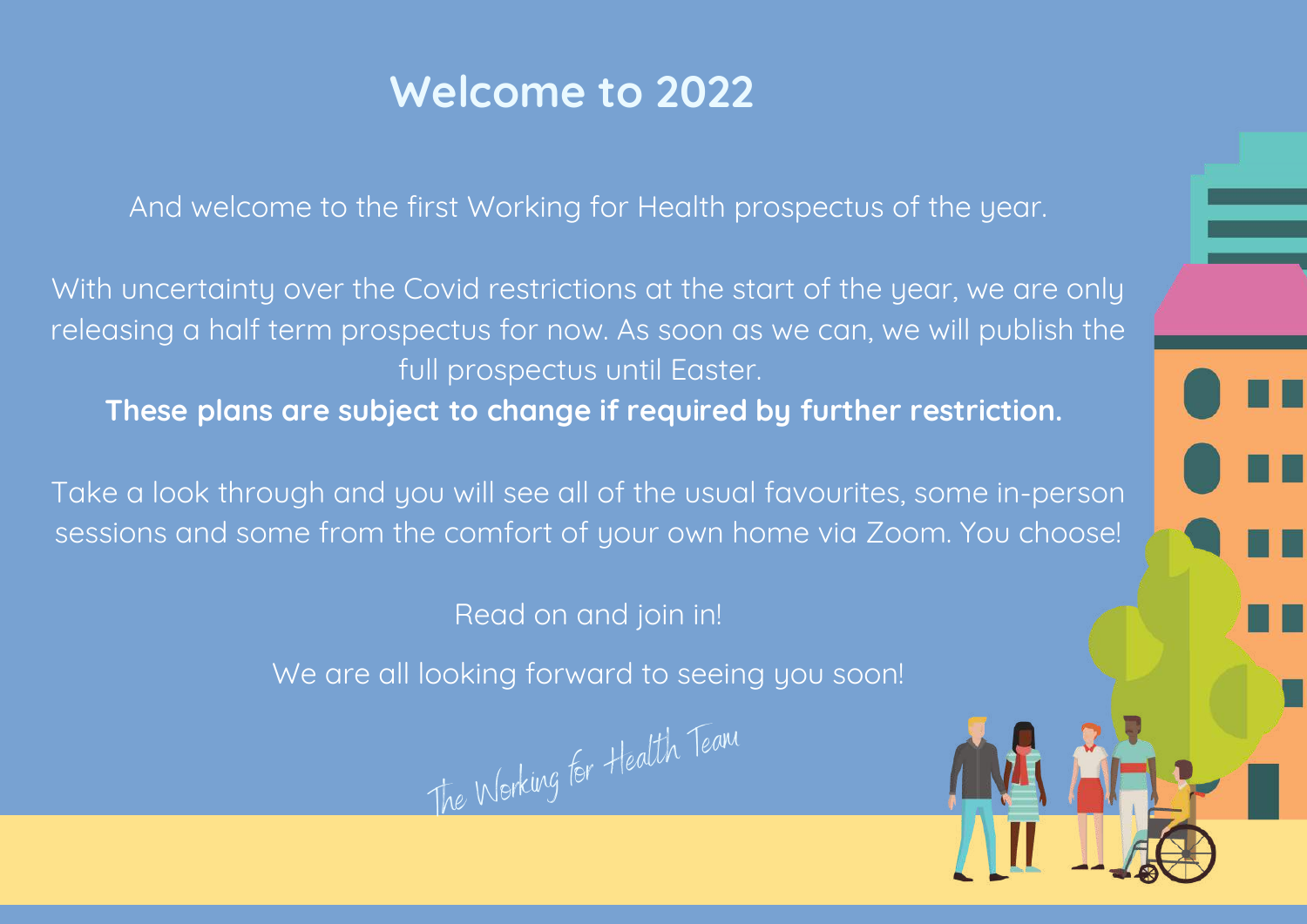#### **Workshops - At a glance...**

| Weekly Workshops  |           |                                             |  |  |
|-------------------|-----------|---------------------------------------------|--|--|
| Mondays:          | $10 - 12$ | Job Search and IT support at The Work Place |  |  |
|                   | $1 - 3$   | Job Search and IT support at The Work Place |  |  |
| Tuesdays:         | $10 - 12$ | Care Certificate on Zoom                    |  |  |
| Wednesdays: 10-11 |           | Get that job! Job search workshops on Zoom  |  |  |
|                   | $2 - 4$   | Drop-in on Zoom and in The Work Place       |  |  |
| Thursdays:        | $10 - 12$ | Digging for Health at the allotment         |  |  |

#### Other Workshops

| Tues 11th Jan: 1-2 | <b>Discord Meet-up</b> |
|--------------------|------------------------|
| Fri 14th Jan: 1-3  | Art for All            |
| Tues 25th Jan 1-2  | <b>Discord Meet-up</b> |
| Tues 8th Feb 1-2   | Discord Meet-up        |
| Fri 11th Feb: 1-2  | Art for All            |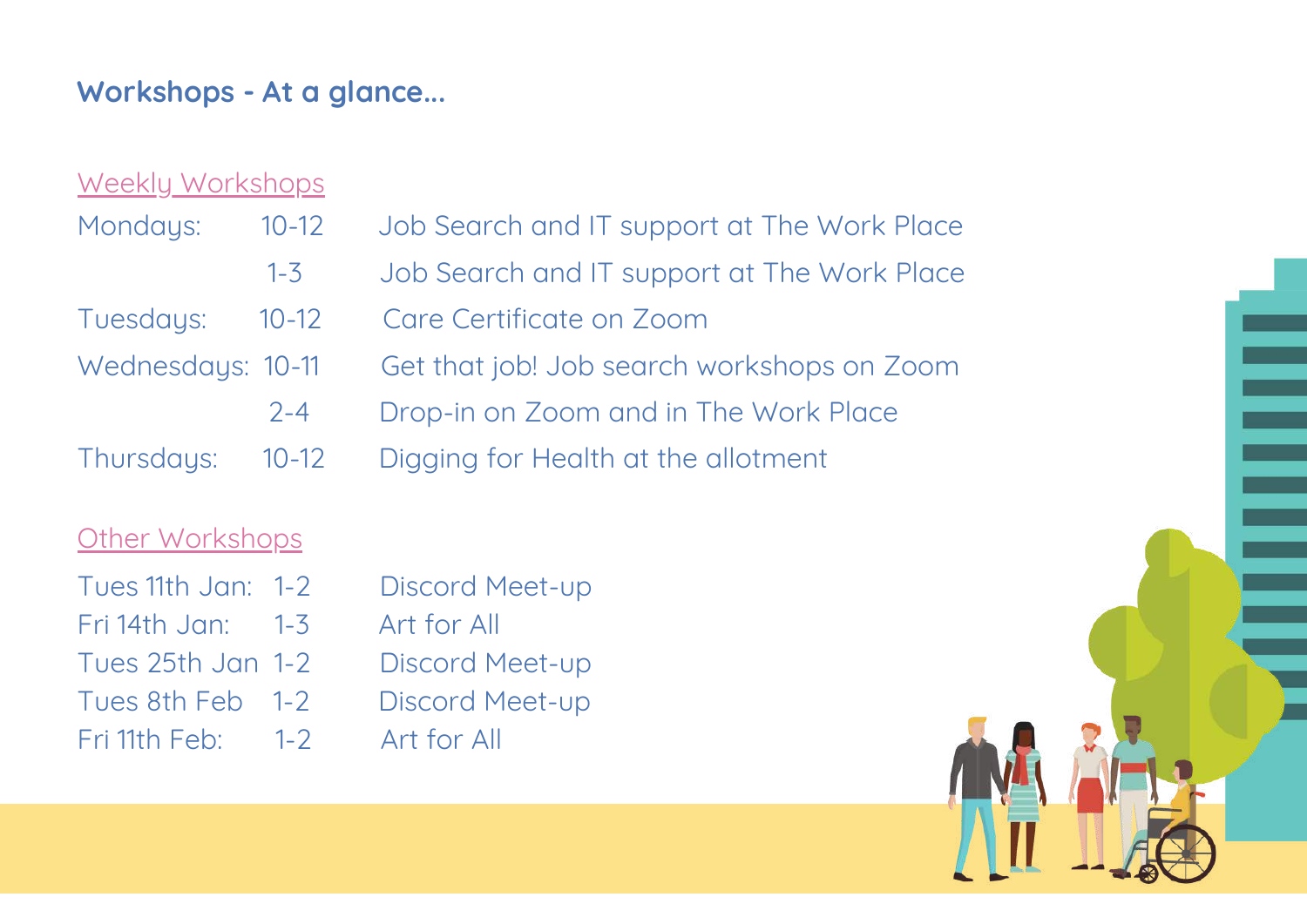

Where good things happen

**MORKING** 

The Allotment Tavistock Street, Hull HU5 2LJ



#### Online Via Zoom and Discord





The Work Place The Station, Cottingham HU16 4LL

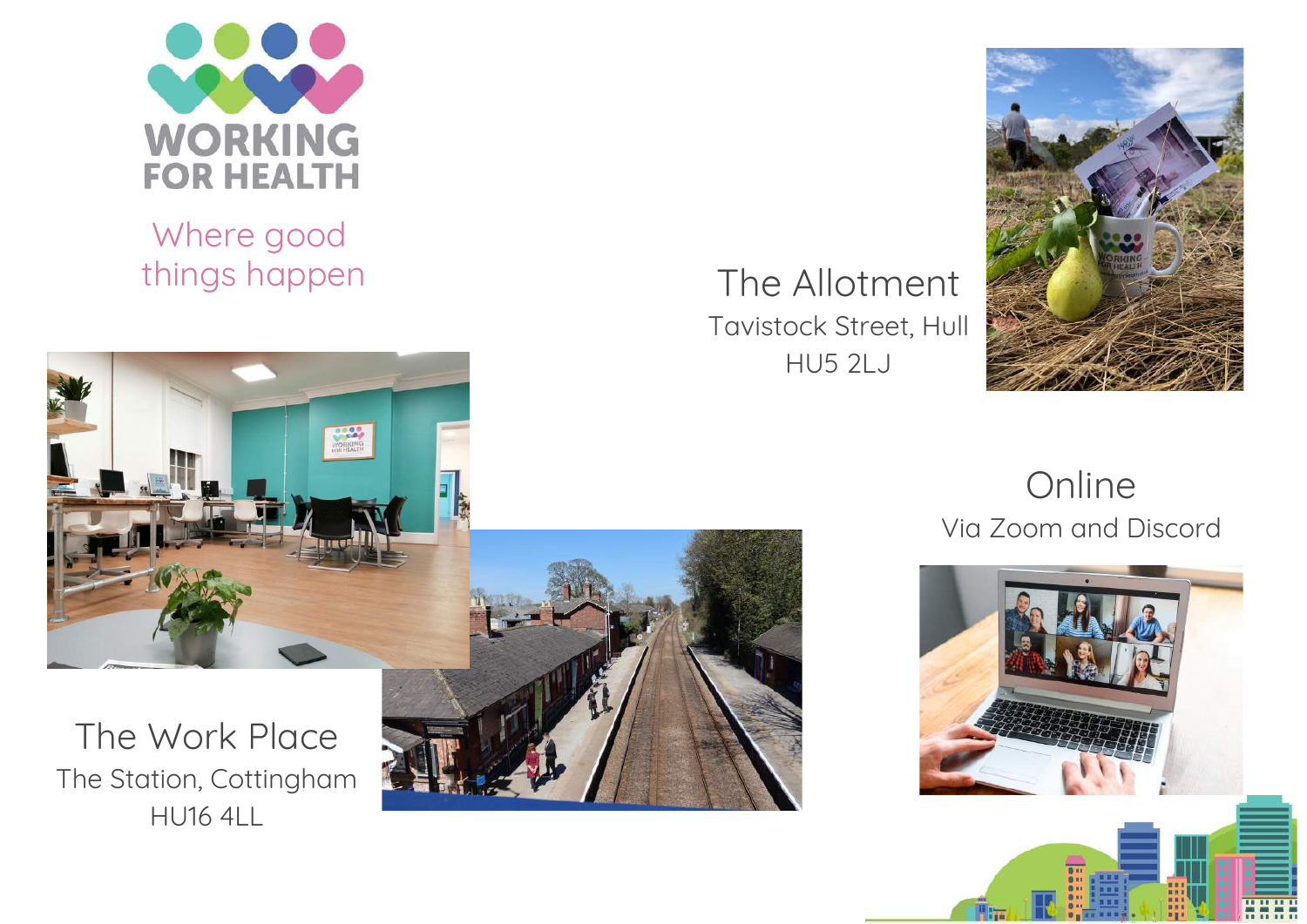## Staying connected

Even from home, through Discord





**When:** You can have access to our Working For Health Discord server at **anytime.**

**Leader:** None really ... it is a democratic group but it is moderated by our team of wonderful volunteers.

**What we'll do:** this virtual group complements our real life space. Interact with other members, get support, use it as a place to share stories, creations, photos, training and job opportunities.

**Anything else?** Just be kind to each other!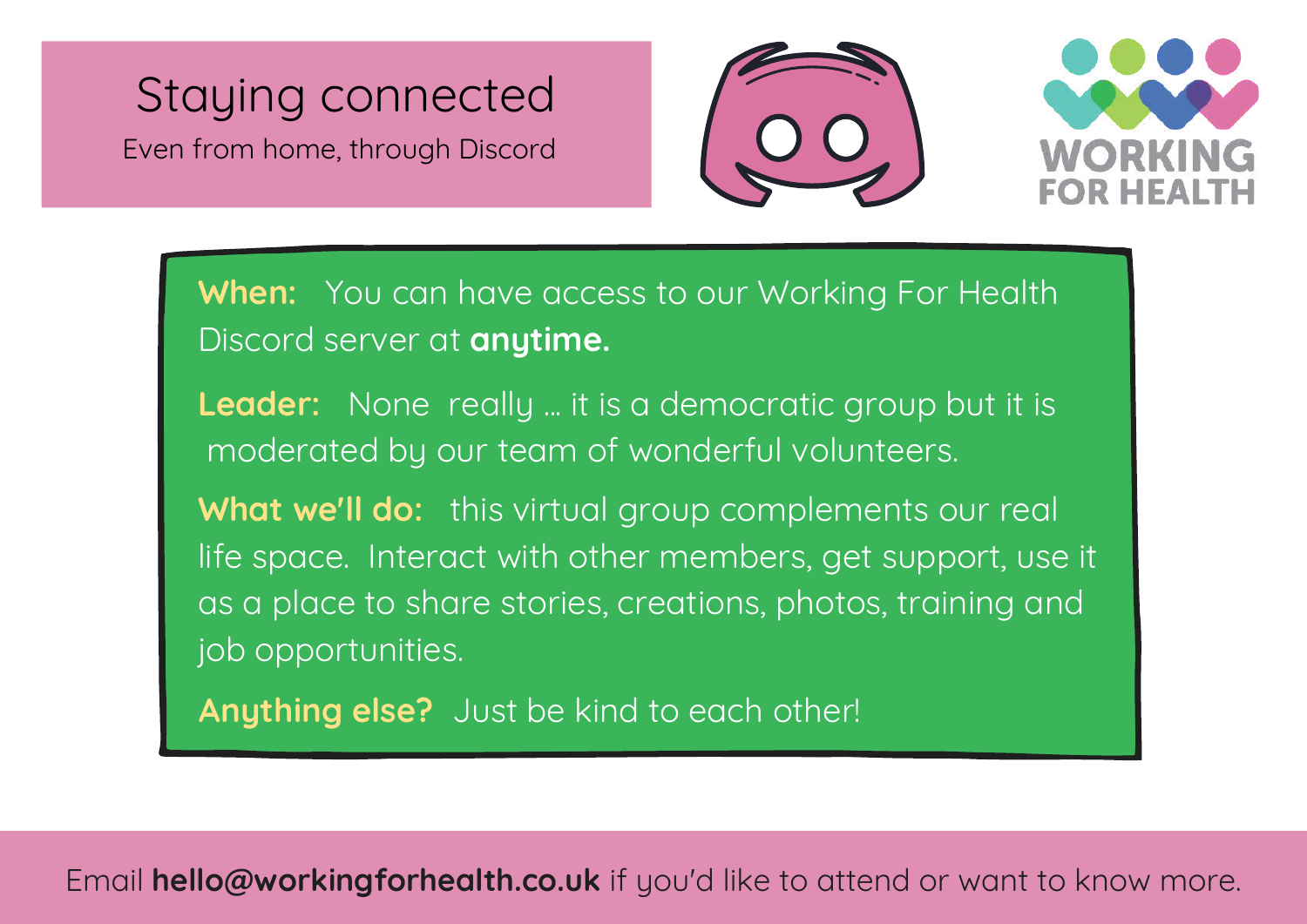## Job search and IT support

at The Work Place





#### **When:** Every Monday, 10-12 & 1-3

**Leader:** Lucy and Diane

**What we'll do:** We can help you with job hunting and looking for training or voluntary opportunities all in a small group setting. You can also get help with IT and get support to connect to the digital world.

**Anything else?** Places are limited for each session so book early.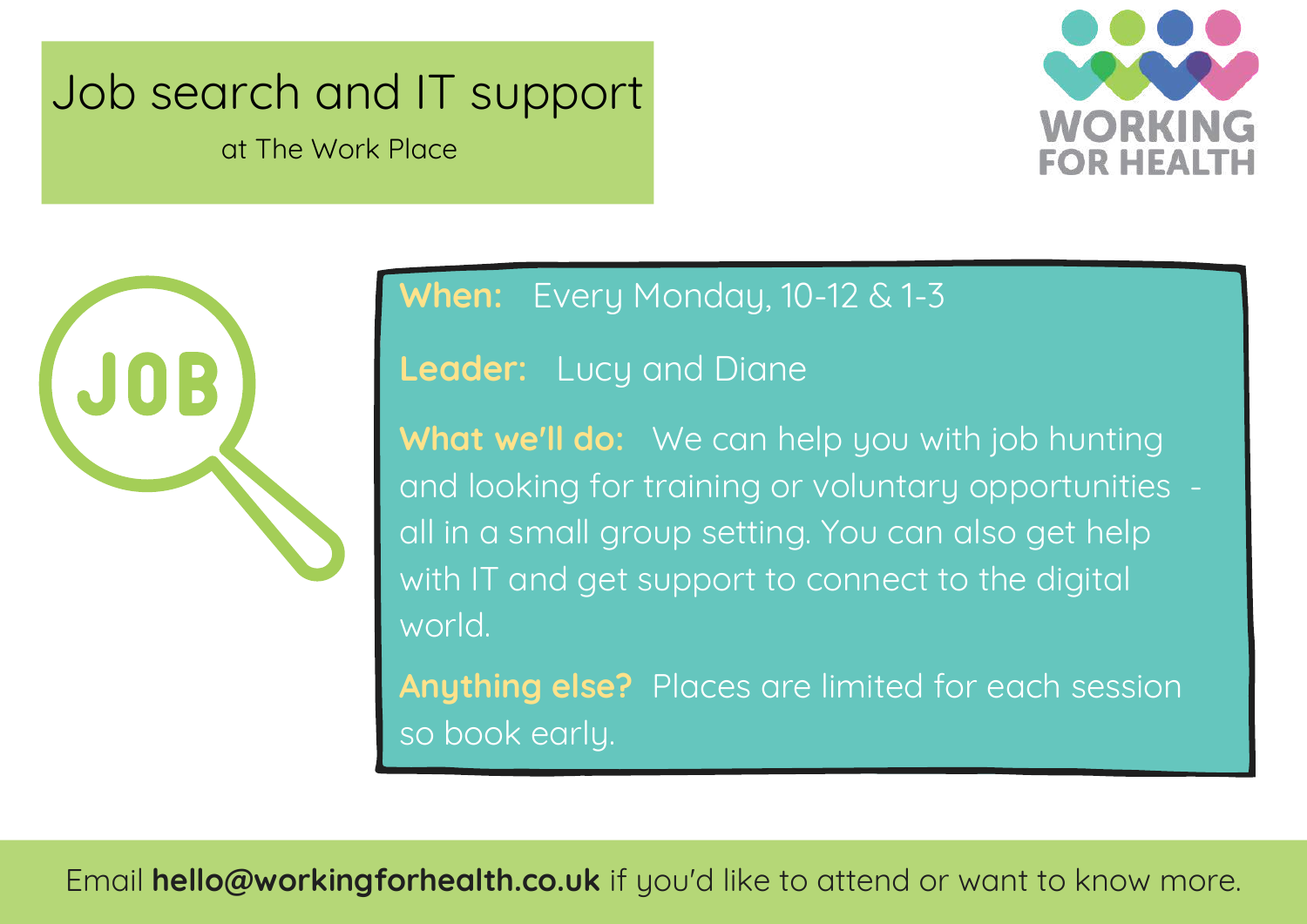## The Care Certificate

on Zoom





#### **When:** Every Tuesday, 10-12

**Leader:** David

**What we'll do:** There are 15 modules and each week we will look at a different skill for working in Health and social care. Many sessions are suitable for working in any workplace and you are welcome to attend on a one off basis.

**Anything else?** After each taught session, there is a workbook to complete. It is a rolling programme so you can join the course at any time.

**11th Jan:** Privacy and Dignity **18th Jan:** Fluids and Nutrition **25th Jan:** Health and Safety **1st Feb:** Handling Information **8th Feb:** Mental Health **15th Feb: Learning Disabilities** and Dementia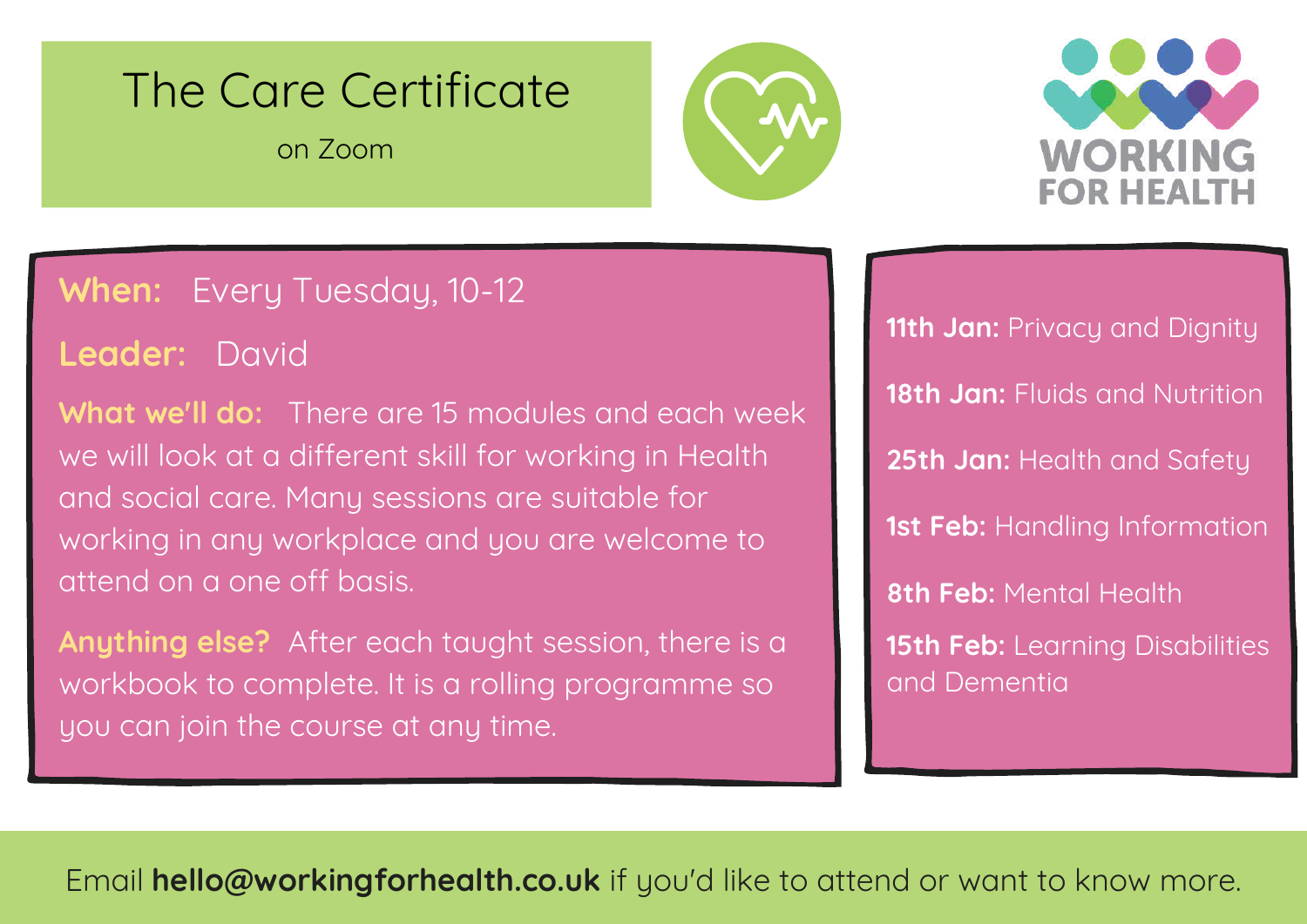### Discord meet-up

Online - Discord server





**When:** Fortnightly on a Tuesday, 1 - 2 pm

**Leader:** Aaron

**What we'll do:** Come and have a chat, catch up on what's happening and join in with games and quizzes via our Discord server.

**Anything else?** You don't need to be a gamer or a quiz master to join in. You can be in text chat or voice chat - which ever suits you.

**Connect on line and join in**

Tuesday 11th Jan Tuesday 25th Jan Tuesday 8th Feb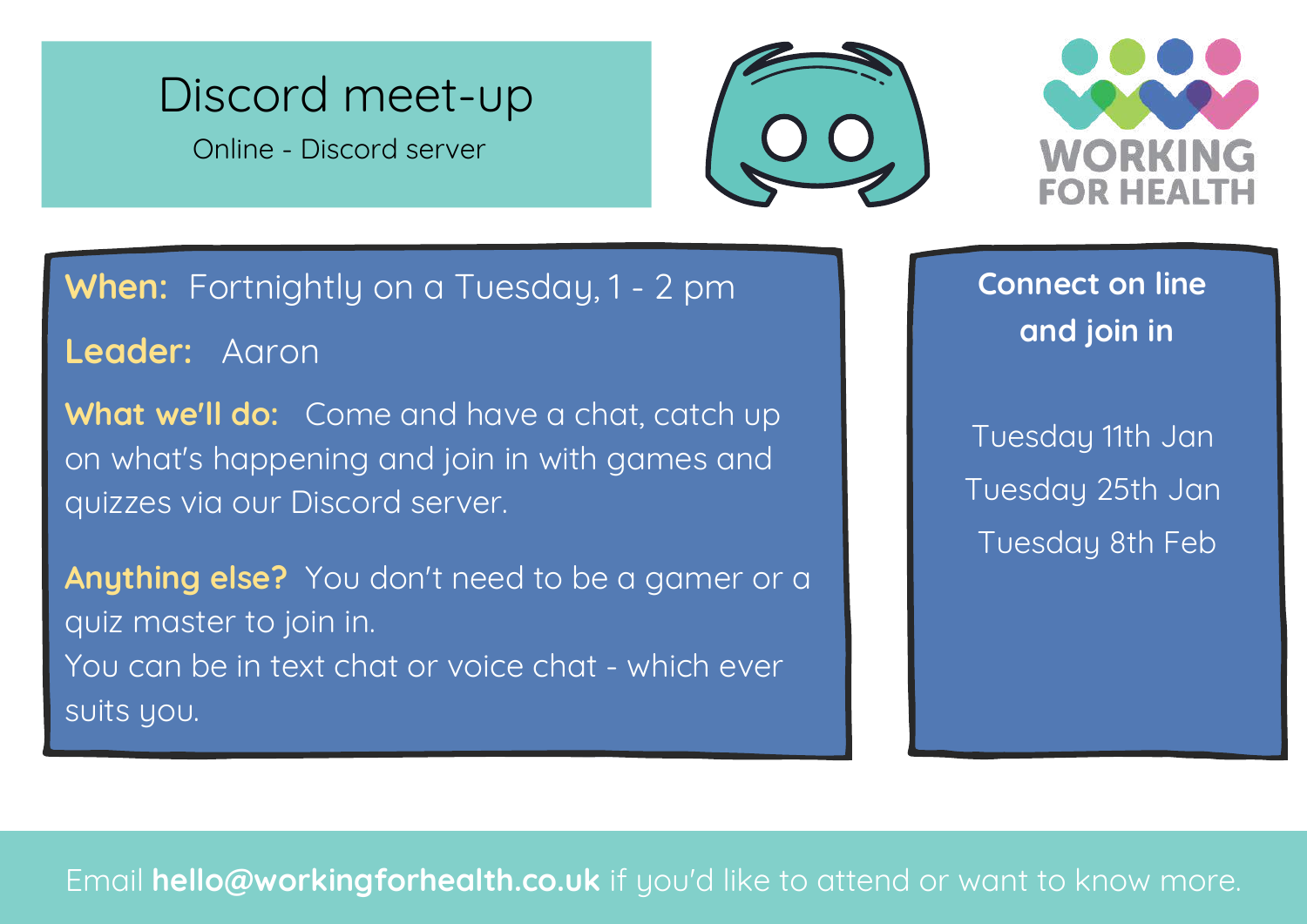## Get that Job!

on Zoom





**Leader:** Charlotte **When:** Every Wednesday, 10-11

**What we'll do:** Each week we will look at a different job search skill.

**Anything else?** You can book for the whole series or just pick up the ones you want.

| 12th Jan | CV workshop            |
|----------|------------------------|
| 19th Jan | Cover letters          |
| 26th Jan | Effective Job search   |
| 2nd Feb  | Interviews:            |
|          | Tell me about yourself |
| 9th Feb  | Interviews:            |
|          | Tell me a time when    |
| 16th Feb | Interviews:            |
|          | Mock interview demo    |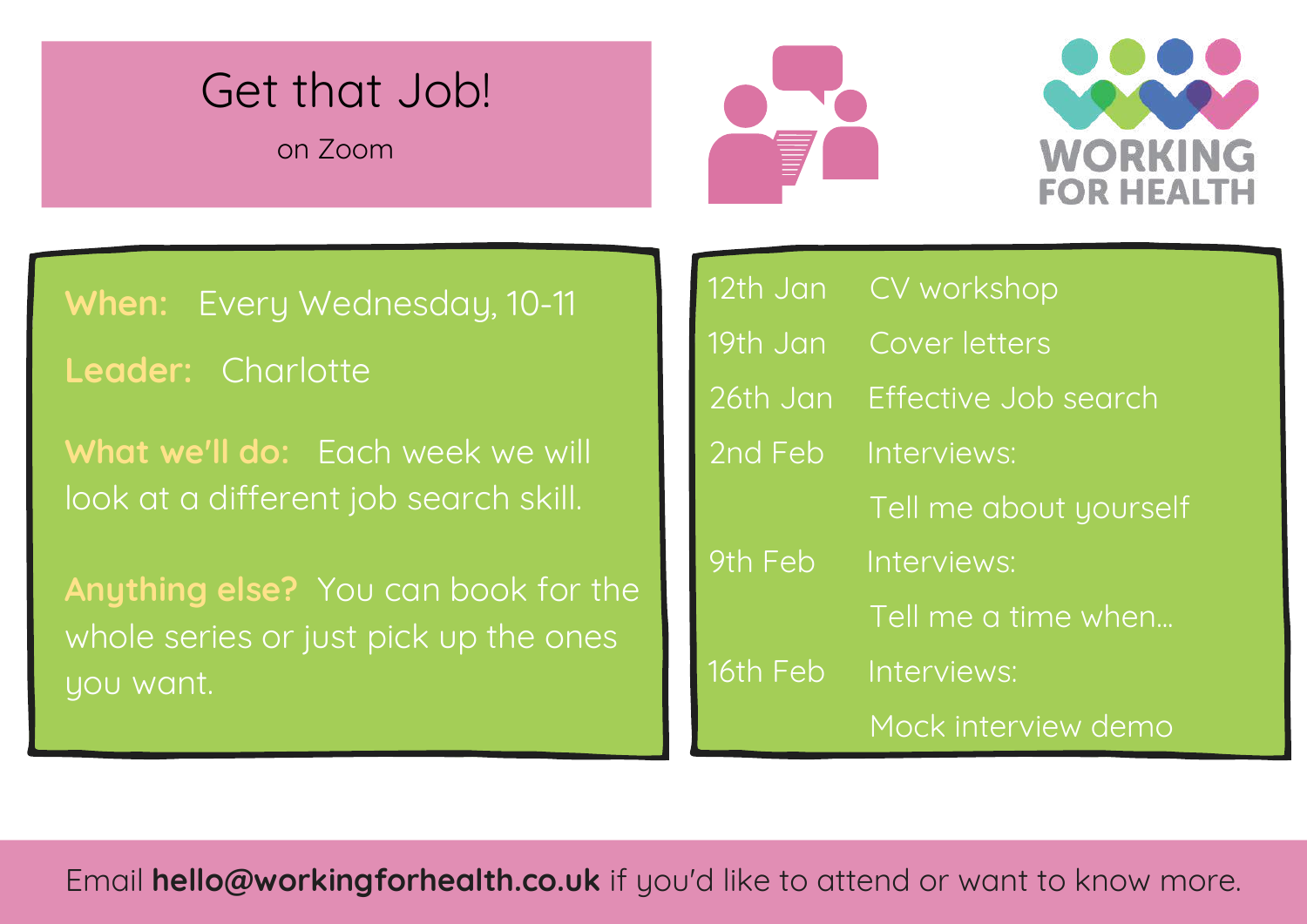## Drop in on Zoom and The Work Place





**When:** Every Wednesday, 2 - 4 **Leader:** Glen and / or Lucy

**What we'll do:** provide a social space for you to connect with others, share tips and make new friends. Join in with this lovely, supportive bunch

**Anything else?** The first hour is for everyone connecting on line and in person, the second hour is in person only over a cup of tea.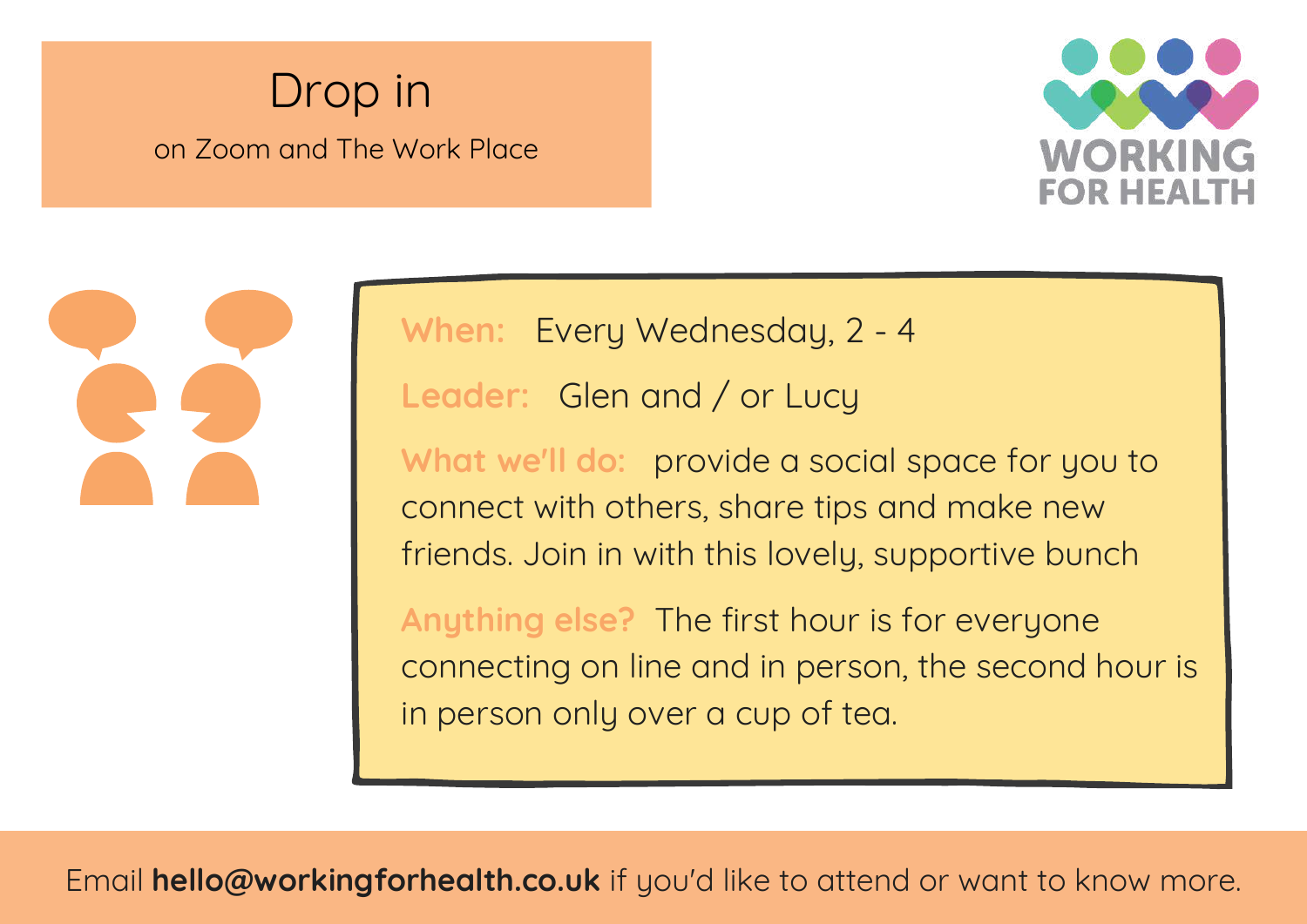

at the Allotment



**When:** Every Thursdays 10-12 **Leader:** Glen and / or Lucy

**What we'll do:** There's always work to do at our allotment. In January we will be preparing the ground for planting.

**Bring:** Gardening clothes and gloves if you have them.

**Anything else?** You don't have to be a gardener, just come and enjoy the outdoors with a friendly group and have a cuppa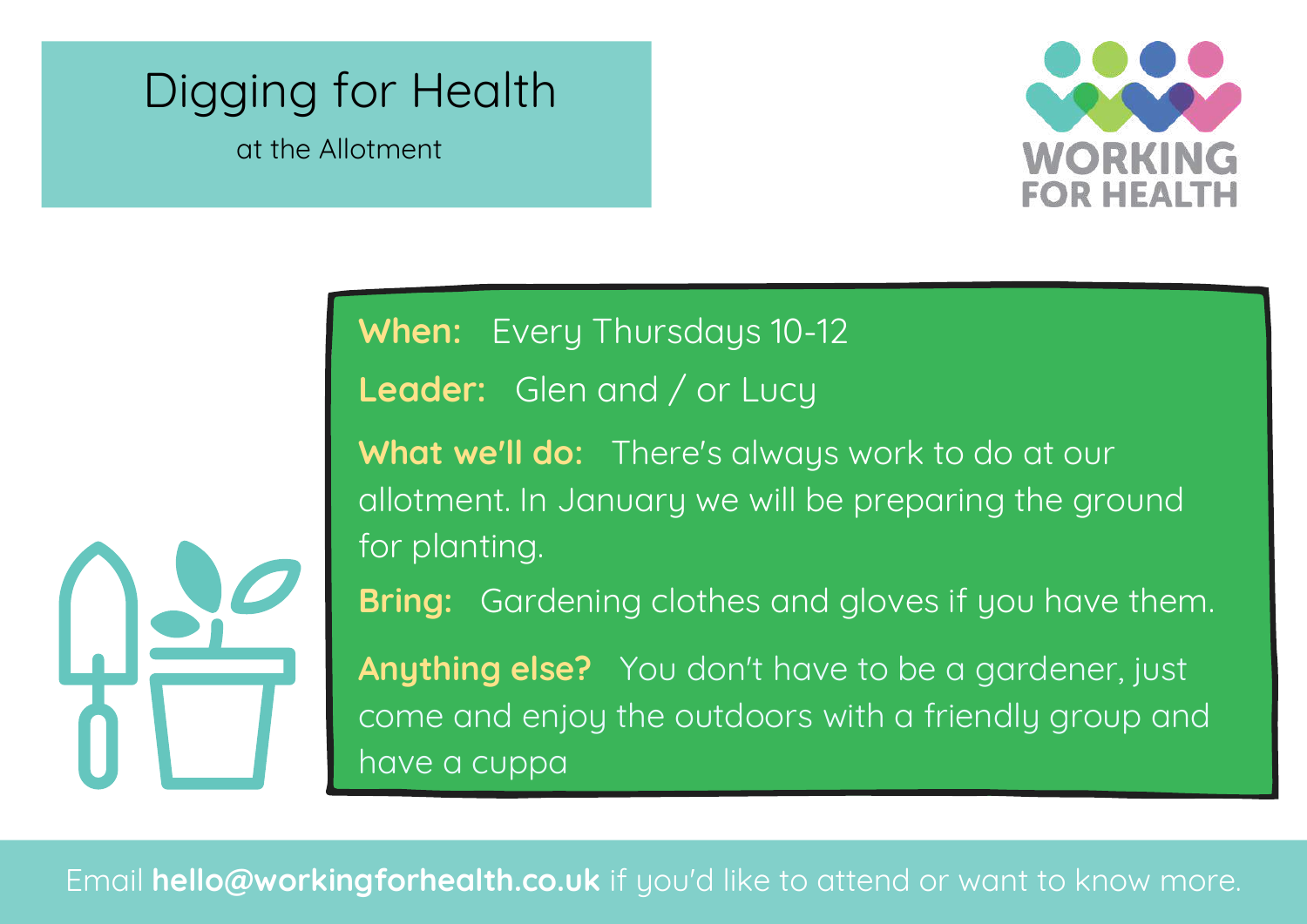





**When:** Friday 14th Jan 1-3 Friday 11th Feb 1-3

**Leader:** Alan

**What we'll do:** An informal approach to art which allows you to experiment and meet with others. No need to be an amazing artist, you just have to have an interest. No judgements here!

**Anything else?** Bring your choice of art materials. We also have some you can use.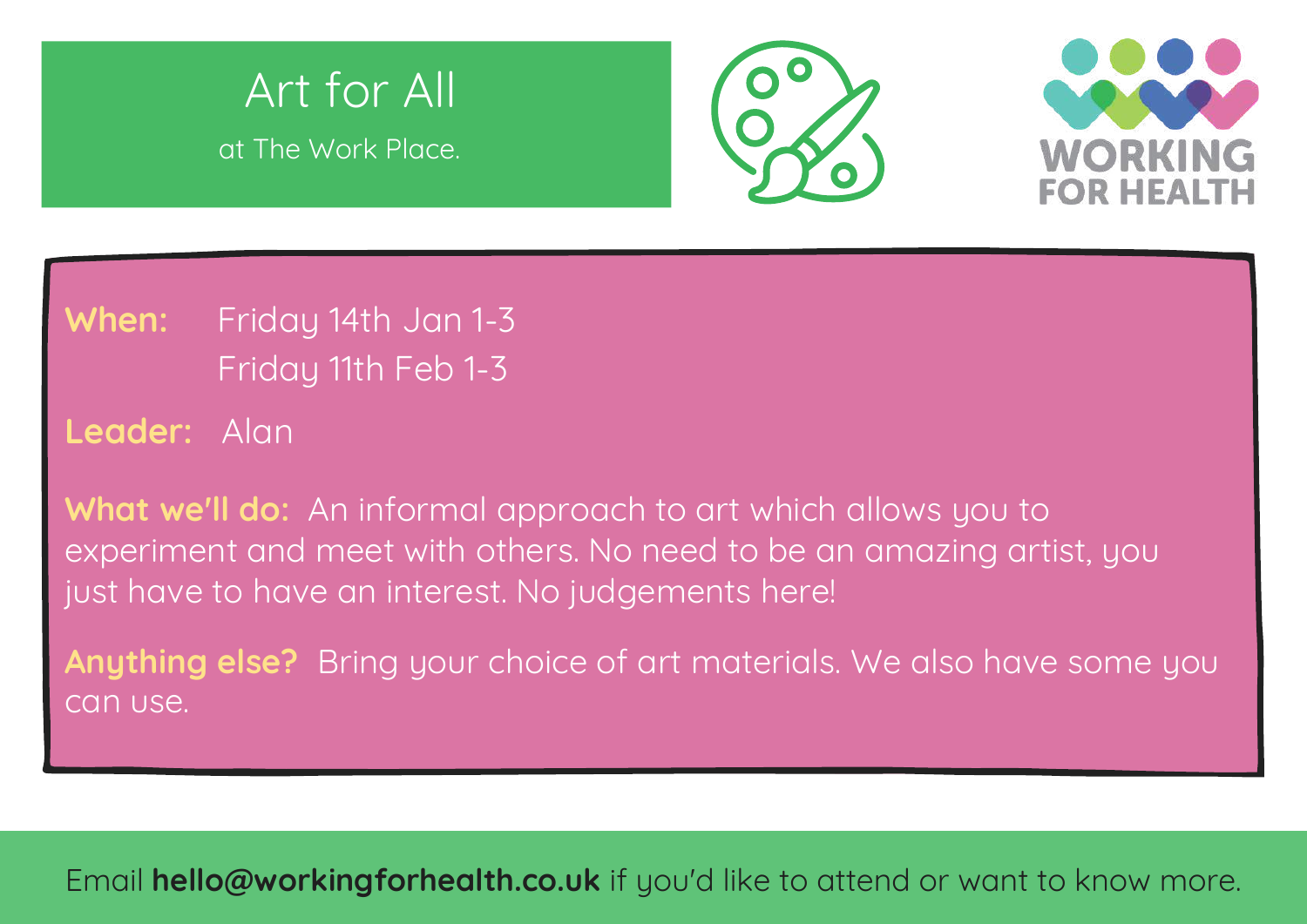## How to sign up

and other useful information



If you would like to apply for any of the workshops or activities please email **hello@workingforhealth.co.uk** telling us what you are interested in. We will let you know by email if you have a place confirmed and give you more details.

Places will be allocated on a **first come, first served** basis. Please **book early** because if numbers appear to be low the course may be cancelled.

Links to the online sessions and additional information on the workshops are usually sent out by email up to a week before they take place.

If you attend in person, you will need to follow our **Covid precautions.** You can read more about how we are keeping everyone safe here: https://www.workingforhealth.co.uk/covid-19/

If you have a place and **can no longer attend** please let us know as soon as possible so that we can allocate your place to someone else. We sometimes have to run a waiting list.

**We look forward to seeing you very soon!**